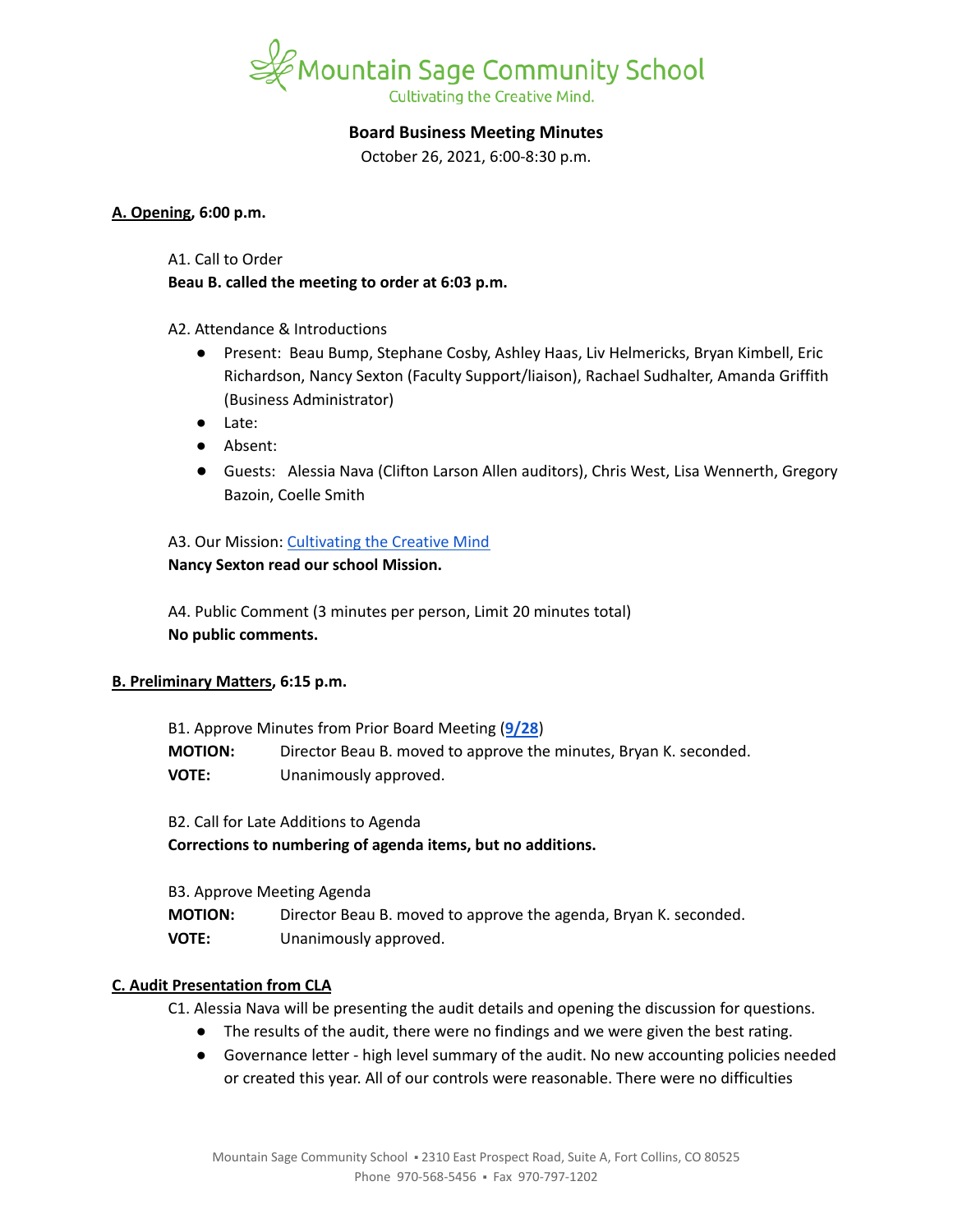

performing the audit. There were some corrected misstatements but they were easily corrected. Some small adjustments.

- **Internal Controls Communication** 
	- Some material findings around Segregation of Duties that are being addressed.
	- New account recording around operating leases. Due to the small number of business leases Mountain Sage has adapting should be relatively straight forward.
- Director Eric R.: Thanked CLA for a smooth audit and for being proactive in preparing us for future changes coming.
- Amanda G.: Stated that using the same auditors as PSD has been very beneficial.
- Gratitude expressed by the board to Amanda Griffith for her efforts on the audit, keeping things well organized with a higher than normal number of approved budgets.
- Liv: We also do have a new Business Assistant to assist Amanda which will help with Segregation of Duties. She has a lot of excellent experience.
- Beau B: It sounds like our decision to move to CLA for our audits has continued to be a good one.
- Many thanks to Alessia for coming to the meeting to present and field questions.
- Many thanks to Amanda for all of her good work on the audit as well.

# **D. Board Education**

- D1. This month's presenter: Eric Richardson
	- D1.1 Topic: Tools: Salesforce.org Nonprofit Success Pack (NPSP)
	- Salesforce founded in 1999
		- Mark Benioff
		- Oracle competitor
	- Started as customer relationship management tool
		- Now much more, including educational institution tools
		- Adaptable and can build onto it
		- Platform
	- 1-1-1 philanthropic model (.org)
	- MSCS potential use
		- Grant management tools
		- Donations
		- campaigns/marketing

#### **E. Regular Business, 6:30 p.m.**

E1. Consent Agenda (Confirm Consent Designation)

E1.1 Policy Review (i.e. no discussion, if item pulled move to bottom of D): E1.1.1 - School Policy Review: [IGDA](https://drive.google.com/open?id=1ONFLsWwDw5QlA0qGKI4D_B0HvphriPoS0YBWOq-vUs0)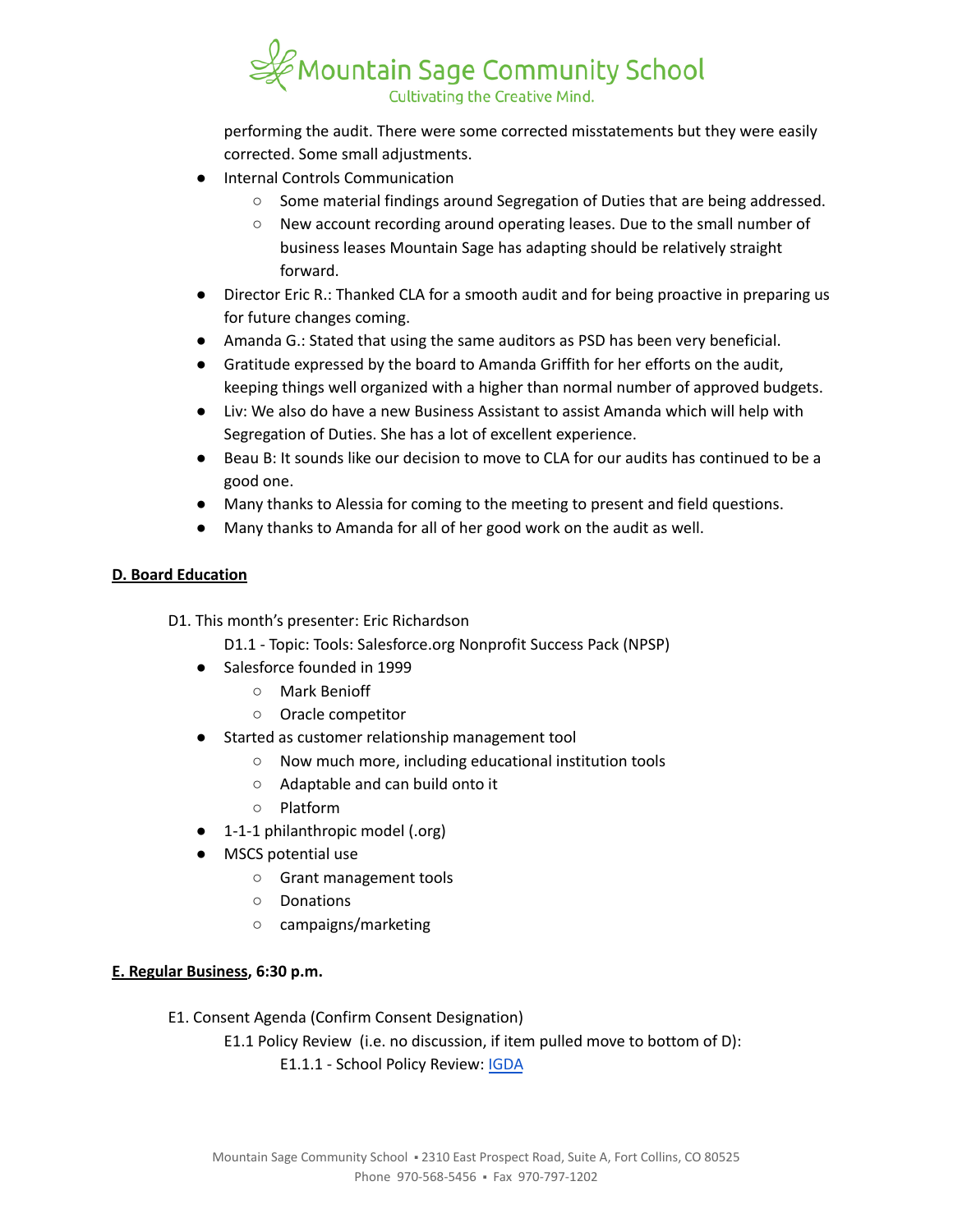# $^\beta$ Mountain Sage Community School Cultivating the Creative Mind.

- **MOTION:** Director Eric R. moved to approve the school policies on the consent agenda, Stepha C. seconded.
- **VOTE:** Unanimously approved.

# E2. Review [Strategic](https://docs.google.com/spreadsheets/d/1RR7z4DQ0Oq8Z29iw-TRpzfxcoDyemB4IFJY4Hpq8Y_k/edit?usp=sharing) Plan

E2.1 - Responsible parties/committees report on suggested revisions Director Ashley H. suggests that we keep items on the strategic plan for a month after they are completed so they can be discussed in the next meeting.

If there is anything we are taking off the list as completed it would typically show up in committee reports.

Liv H. - Recommend that we have a work session to dive into the strategic plan at least once during the school year.

**AI**: Beau B - Schedule a work session to review the strategic plan.

E3. School Director's Report

Nearing the completion of our first quarter. We've completed parent-teacher conferences and things are in full swing. People are working hard. Our teachers are passionate about meeting the needs of their students

- Staff update
	- DEIJ (Diversity, Equity, Inclusion, Justice) meeting.
	- Lots of change: Modular arrived, playground construction is taking shape.
	- A lot of health and safety things to talk about with the staff with the changing season and more activity moving inside.
	- Suicide prevention training November 5th.
	- Deepening our commitment to artistic work.
	- Reconnecting with the larger Waldorf movement.
	- The importance of casual connections. Nancy has been setting up opportunities for staff members to meet and connect.
	- Application of the six basic exercises of Steiner
	- Recruiting
		- Custodial staff
		- In-house sub
		- Custodial staff member resigned yesterday.
		- Nancy S: Word of mouth would be helpful.
- Unifying experiences
	- K-3 Lantern walk coming up on November 12th.
	- Volunteers are so important.
		- Call-out to Coelle and Chris for their volunteer time.
		- To Liz B. and Sam H. for Winter Warmth Drive.
- Superintendent Visit
	- Brian Kingsly toured the school today and learned about what makes Mountain Sage unique.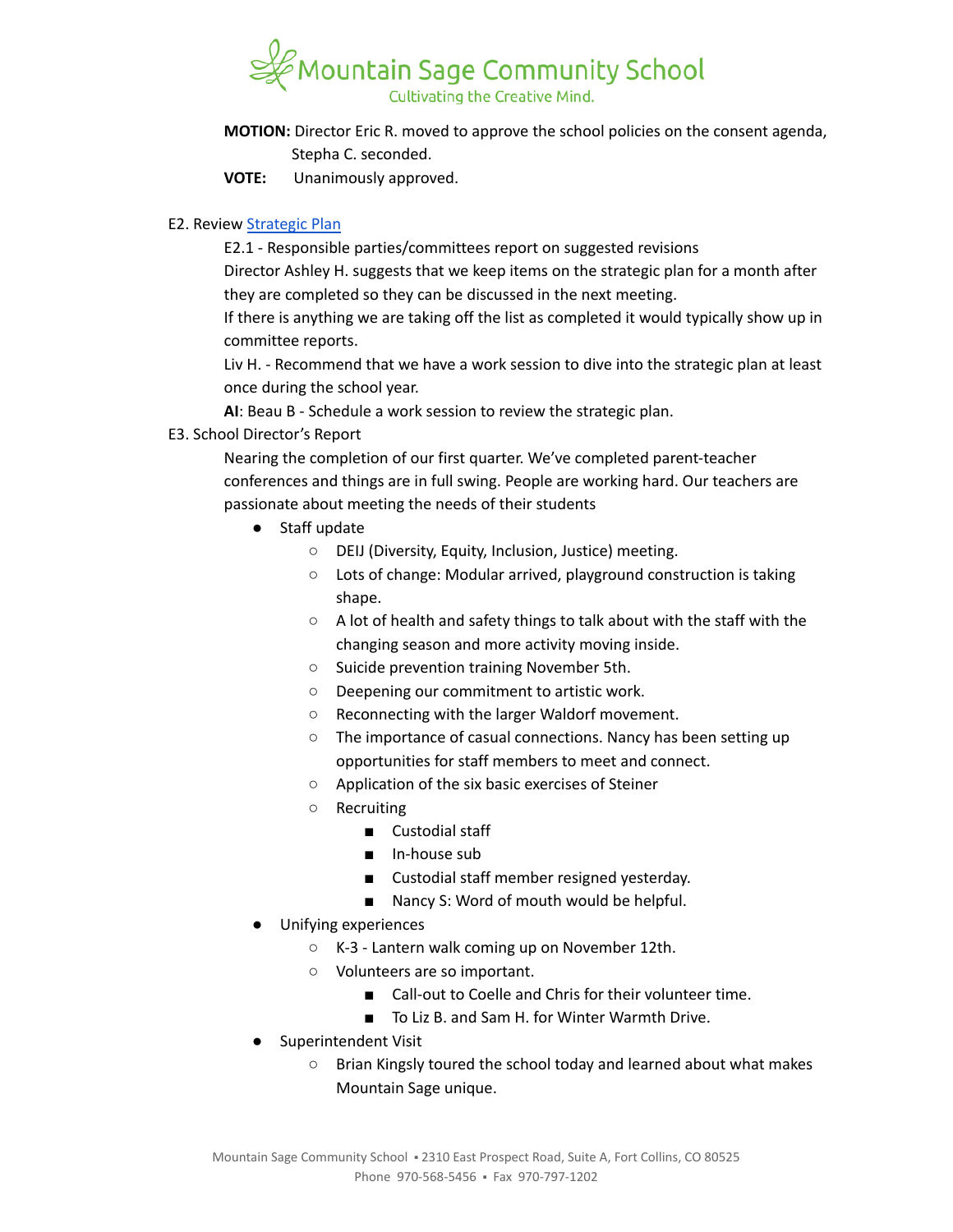

- Got to sit in on some classes.
- Unified Improvement Plan
	- Our strategic plan as a school outlining how we will maintain our Performance rating
	- Based on state literacy metrics
	- Submitted before the October 15, 2021 deadline.
- **Facilities** 
	- New Modular
	- Playground work
	- Other updates from the Facilities Committee later in the meeting.
- **Feedback** 
	- Beau B.: Wanted to express gratitude for how much work went into making the parent-teacher conferences go smoothly. The Bump family's experience was excellent and they hope that message can be passed on to the teachers and staff.
	- Liv H.: Any time people can take a moment to thank their teachers it is greatly appreciated because it really makes a difference.
- **Needs** 
	- Logan Nance has been working hard on interventions.
	- We are living in a different world right now and the needs are many related to our modern life.
		- Guest Lisa: As a public high school teacher she has been very impressed by the underlying philosophy of our Waldorf pedagogy.
		- Guest Gregory: Happy to be able to attend a board meeting.
		- Guest Chris: Trying to raise his level of commitment. Able to see what is going on during parent circle meetings, during nature walks, and the work Logan Nance is doing. Looking at the process of becoming a board member. Everything in his experience comes back to connections...connections with school, students, staff are key. There will always be many needs, but feeling connected helps them feel more manageable. It's wonderful that this school is available for free to families. He wishes that more families were aware of why this school exists and what a great opportunity it is.
		- Guest Coelle: Has been realigning her values and wanting to be involved with the school more. Ashley Haas has been speaking to her about involvement with the board. During her initial walkthrough at the school she loved the philosophy of teaching children to be curious which will lead to learning.

7:30pm - break 7:42pm - board meeting resumed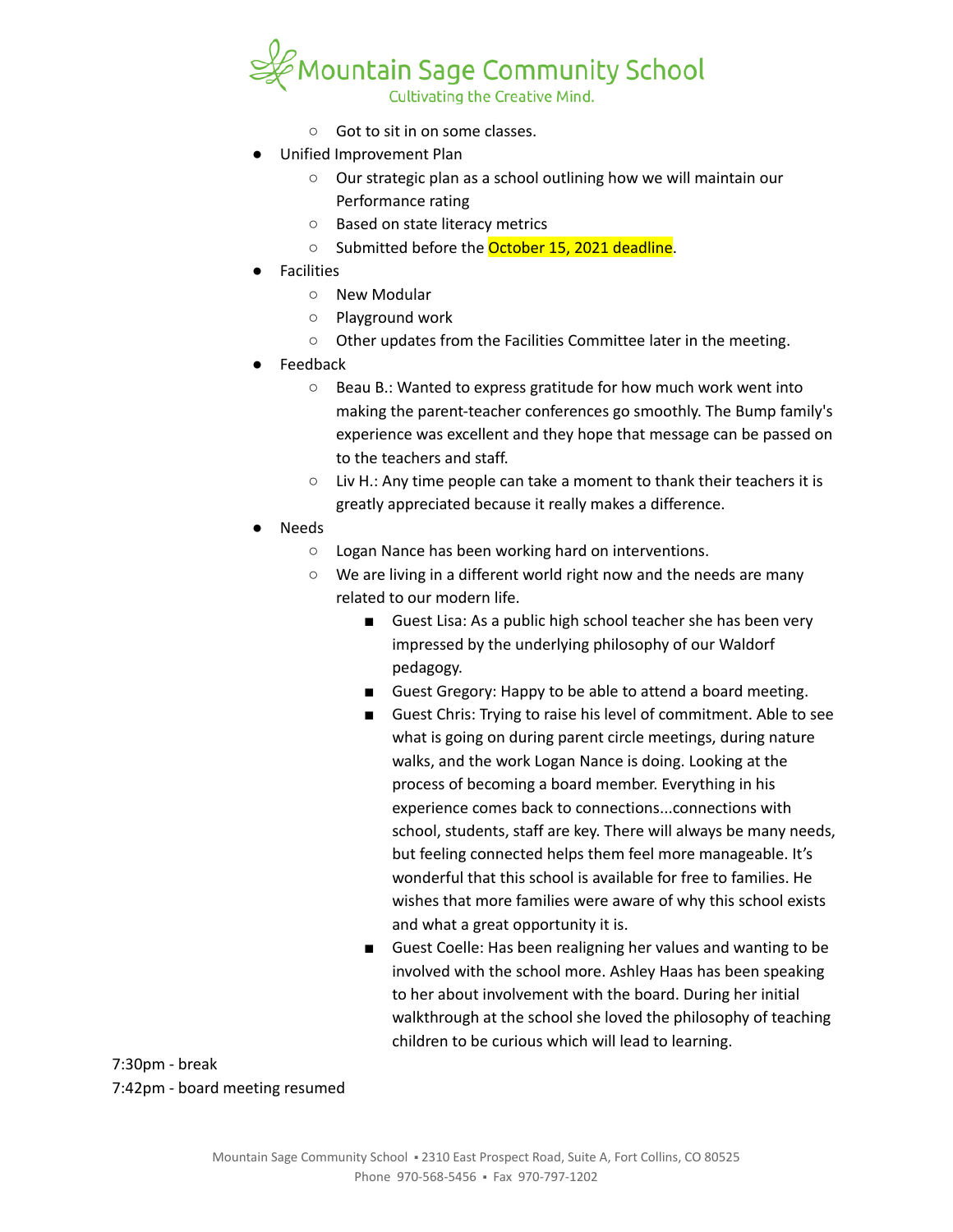

#### E4. Committee Updates (**7:42pm**)

E4.1 - Finance Committee Update [\(report\)](https://docs.google.com/document/d/1Gfqp_afAWCZqySZ5OiKhPwzi8Bixt2blVQZAnDNyV_I)

Amanda: We should probably have a working session to discuss the budget. **Work Session: 11/30/2021**

Bryan: Targeting the February board meeting to have recommendations for salary structure so that it can factor into the budget.

#### E4.2 - Facilities Committee ([report](https://docs.google.com/document/d/1rLnIolyCkrxNsoDlVoVtzI-zeEI0T17xI0EBeJvQf8Y))

Bryan K: So do we need the board to take action now?

Liv H: We do have a concept review with the city to look at the exploratory study for an expansion of the existing site. Our playground is one owner. Our facilities are owned by a different owner. The property behind the school is owned by a 3rd owner. November 4th will be the meeting with the city to complete the exploratory investigation for the current site.

Ashley H: We have done our due diligence and now need to get the Board's blessing today to move forward with investigating the new-site option, although at this point there is still no monetary commitment.

Amanda: Whatever fees there are (including up-front fees) would be wrapped up and included in a bond.

Liv: Right now we are under-serving our community. There is always more interest in our Kindergarten program than we can accommodate. Additionally it's easier for the staff when there are two teachers per grade each year.

# **The Mountain Sage Board of Directors unanimously supports the Facilities Committee's recommendation to move forward with the investigation and pursuit of the new-site option.**

E4.3 - School Accountability Committee Update ([report\)](https://docs.google.com/document/d/18QzSNTGZzBrxCOtx7-8-WwmggV5kNnK0u_bPDgFpaa8) Will be meeting quarterly.

#### E4.4 - Logistics Committee Update [\(report\)](https://docs.google.com/document/d/1GMHRhv_DyFIMGJ3VNmIkU-qw7CGW-PgFvzQ7vZpeNT8)

We have 4 potential board members that are engaged and another 5th person that has expressed interest.

#### E4.5 - Proposed New Board Subcommittee

E4.5.1 - Strategic Financial Support Development ("Development") Liv: Recommend Fund Development Committee

E4.5.2 - [Proposed](https://docs.google.com/document/d/1jifgcnNsSzEd0GxZFqiet3nIi3DW6eZm/edit) Scope

#### E4.6 - Policy Discussion

E4.6.1 - PSD Policy Updates (through **9/28/2021**): [Summary](https://docs.google.com/document/d/1BtbhKY-c0rxU3eKa5LUSQoUEK-rxUo3JE9n13l0L5xU)